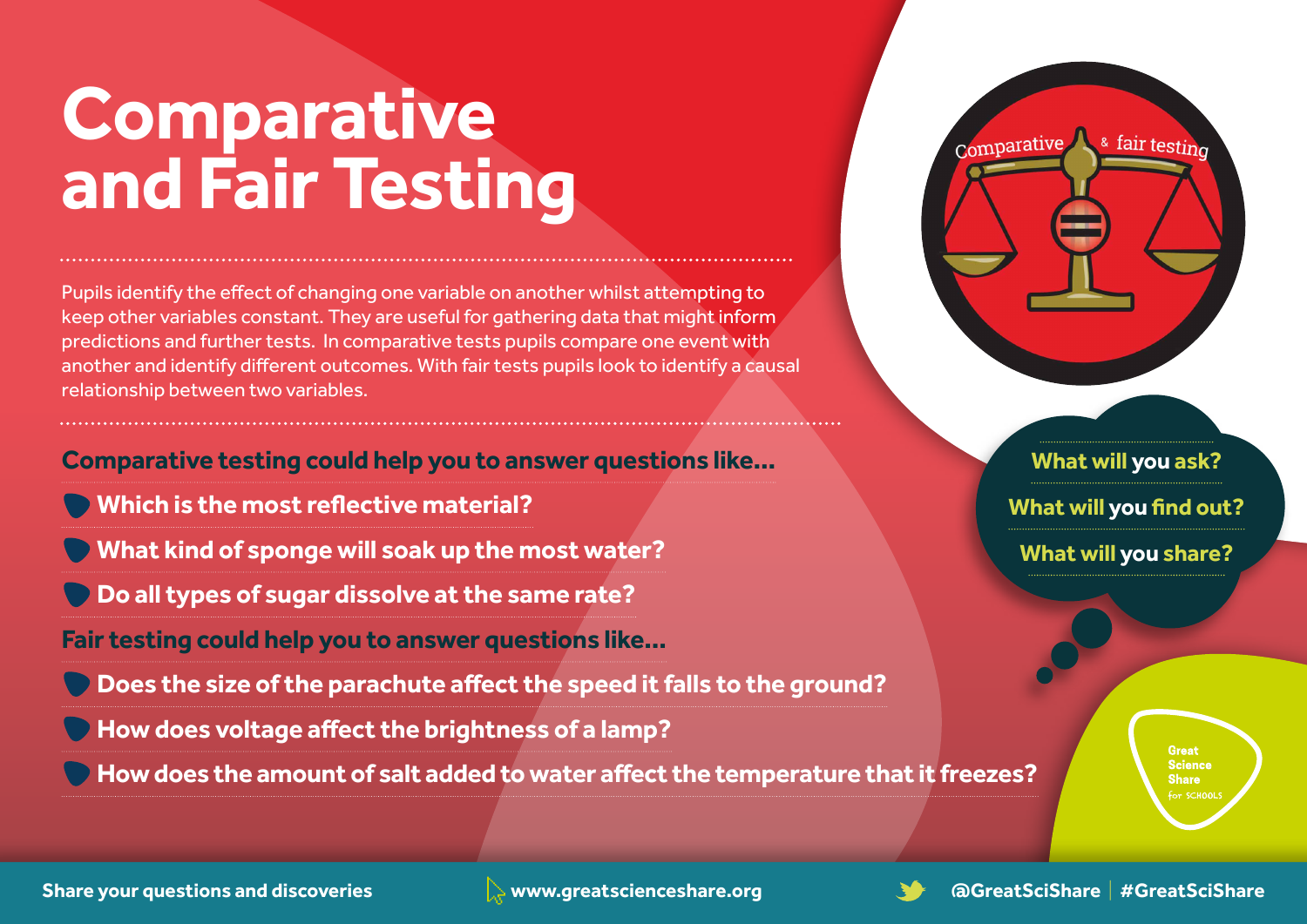#### **Research using secondary sources**

Pupils use a range of secondary sources (books, websites, articles, people, videos etc.) to gather evidence to answer questions. They look for patterns in the information they collect, evaluating the reliability and trustworthiness of the evidence they collect when drawing conclusions.

**Research using secondary sources could help you to answer questions like...**

**How have some animals adapted to live in water?**

**Which species of animals live in Africa and how do they compare to the animals native to the UK?**

**How far away is the closest star?**

**How have our ideas about the Solar System changed over time?**

**Are microorganisms always harmful?**

**What are microplastics and why are they harming the planet?**



**What will you ask?** 

**What will you find out?**

**What will you share?**

**Great Science Share** 

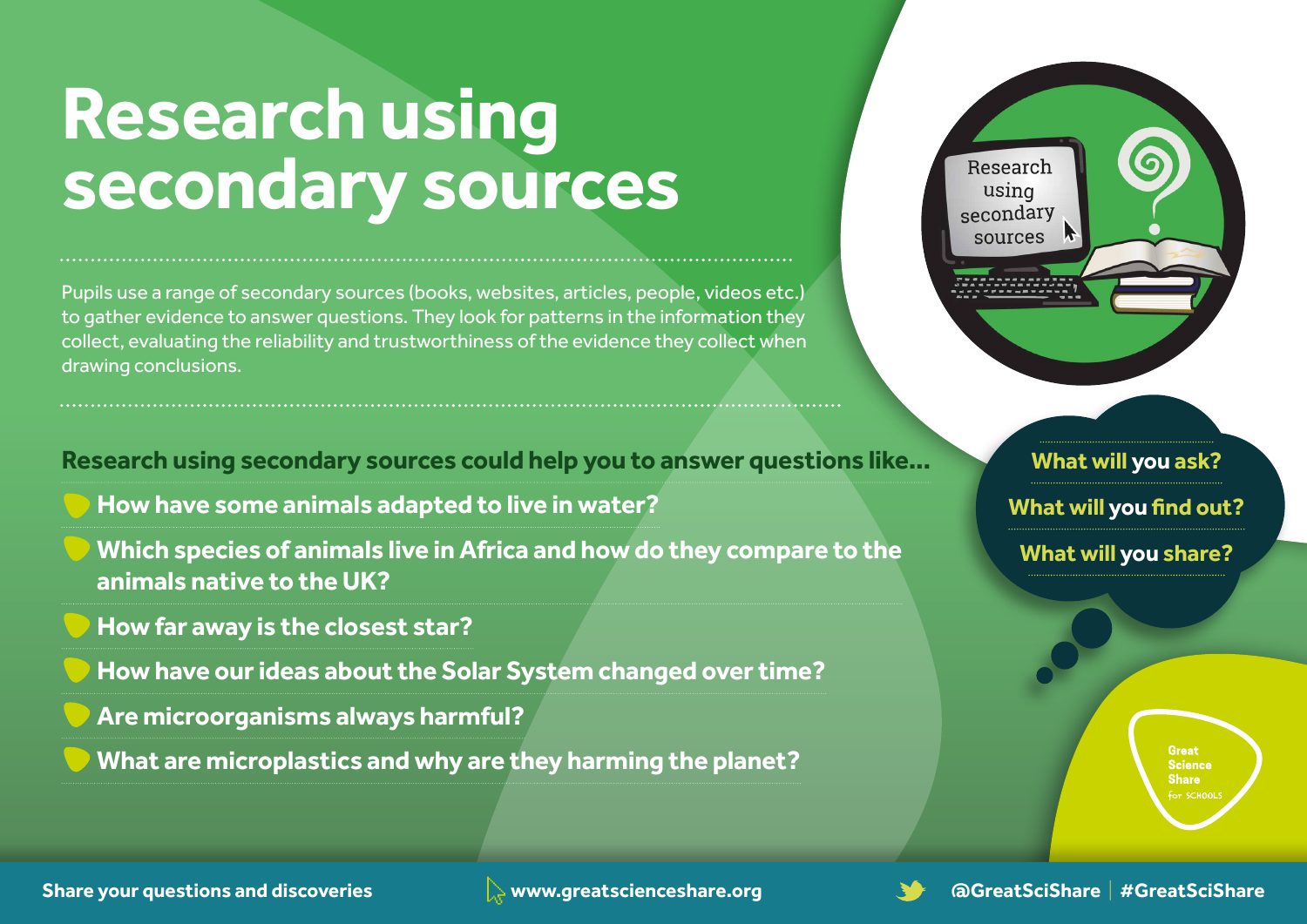## **Pattern seeking**

Pupils make observations and measure to explore natural events where there are variables that they can't easily control. They seek to identify patterns in the measurements, which may lead to other investigations in an effort to try to explain why a particular pattern occurred.

**Pattern seeking could help you to answer questions like... Do all flowers have the same number of petals? Do woodlice prefer dark or light places to live? How much does your heart rate change when you do different exercises? Do all stretchy materials stretch in the same way? Are the oldest children in our school the tallest? Do older people have better hearing?**



**What will you ask?** 

**What will you find out?**

**What will you share?**

**Great Science Share** 

**Share your questions and discoveries www.greatscienceshare.org @GreatSciShare** | **#GreatSciShare**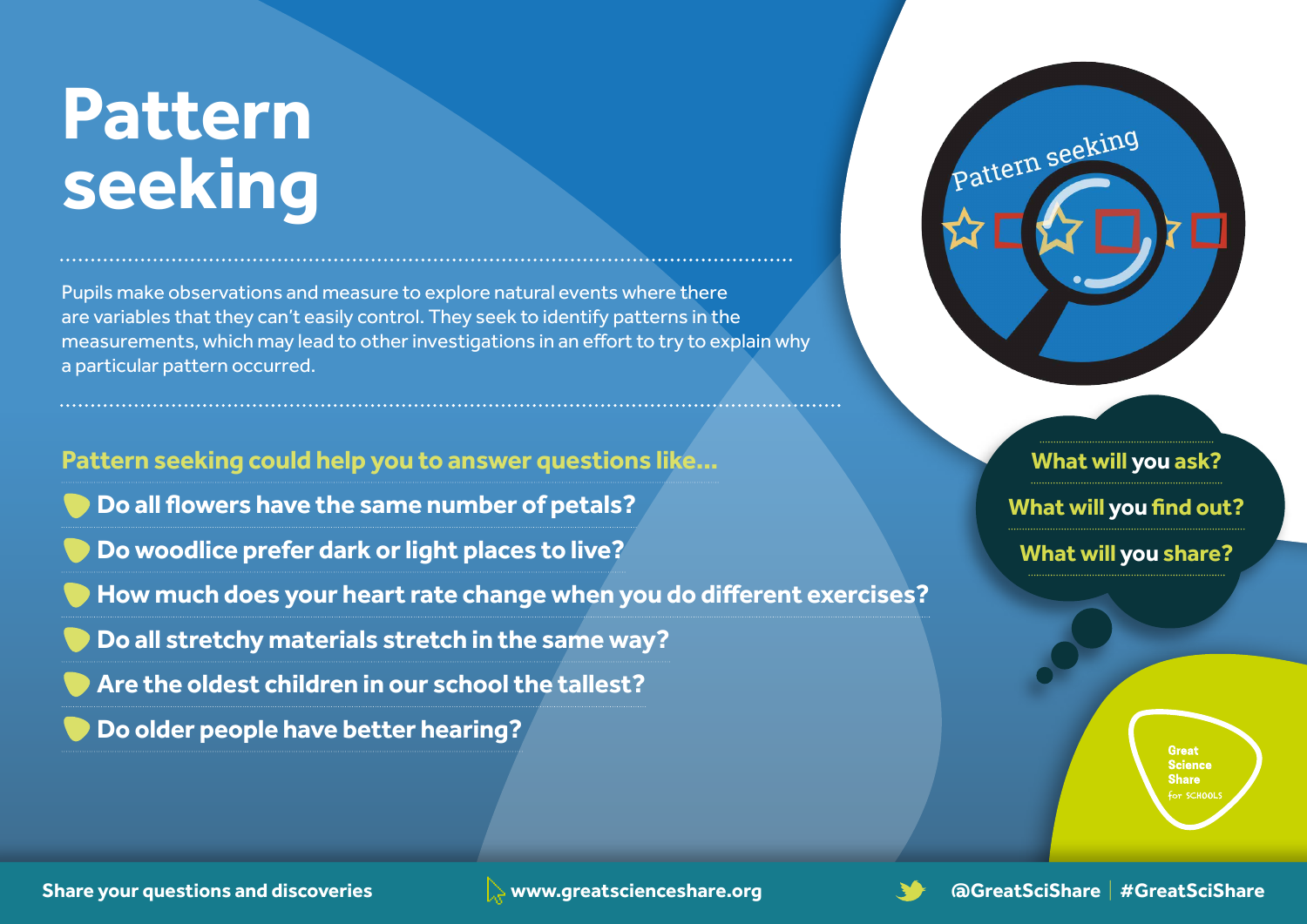## **Observing over time**

Pupils identify and measure events and changes in living things, materials and physical processes or events. These observations may take place over time spans of minutes or hours up to several weeks or months.

**Observing over time could help you to answer questions like... What changes occur to a bird chick after it hatches?**

**How do the colour of leaves change through the seasons?**

**How does the volume of water in a container on the windowsill change with time?**

**How does the height of our cress plants change with time?**

**How does my shadow change over the day?**

**How does the Moon appear to change over a month?**



**What will you ask?** 

**What will you find out?**

**What will you share?**

**Great Science Share**